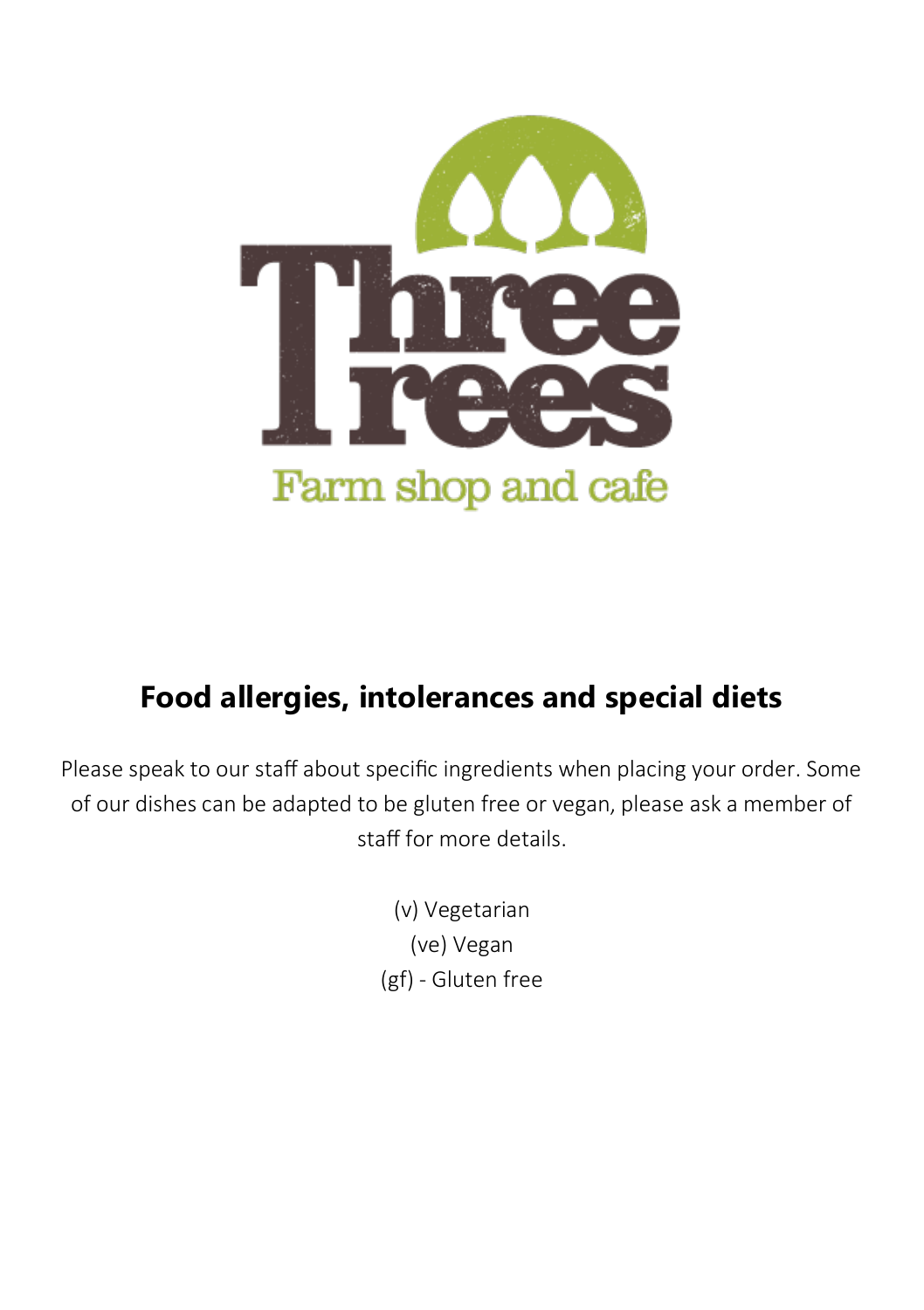### **Breakfast - Served until 11.30am**

We use the finest ingredients from our own butchers and locally sourced suppliers. We regret that during busy periods we are unable to make changes to our breakfasts.

| <b>Farmhouse Breakfast</b><br>2 bacon rashers, 2 sausages, mushrooms, baked beans, 2 hash browns,<br>2 fried eggs, 2 slices of toast with butter and strawberry jam or<br>marmalade                 | £12.75 |
|-----------------------------------------------------------------------------------------------------------------------------------------------------------------------------------------------------|--------|
| <b>Small Farmhouse Breakfast</b><br>1 bacon rasher, 1 sausage, mushrooms, baked beans, 1 hash brown, 1<br>fried egg, 1 slice of toast with butter and strawberry jam or marmalade                   | £9.95  |
| Vegetarian Breakfast (v) (ve*)<br>2 vegetarian sausages, 2 hash browns, mushrooms, grilled tomatoes,<br>baked beans, 2 fried eggs with 2 slices of toast, butter and strawberry<br>jam or marmalade | £12.75 |
| Small Vegetarian Breakfast (v) (ve*)<br>1 vegetarian sausage, 1 hash brown, mushrooms, grilled tomato, baked<br>beans, 1 fried egg with 1 slice of toast, butter and strawberry jam or<br>marmalade | £9.95  |
| Children's Breakfast<br>1 bacon rasher, 1 sausage, 1 fried egg, baked beans and a slice of toast.                                                                                                   | £7.75  |
| On Toast (v)<br>Choose from fried, poached, or scrambled eggs or baked beans                                                                                                                        | £5.25  |

Note - There is a surcharge for gluten free bread of 50p Ve\* - We can adapt these dishes to make them vegan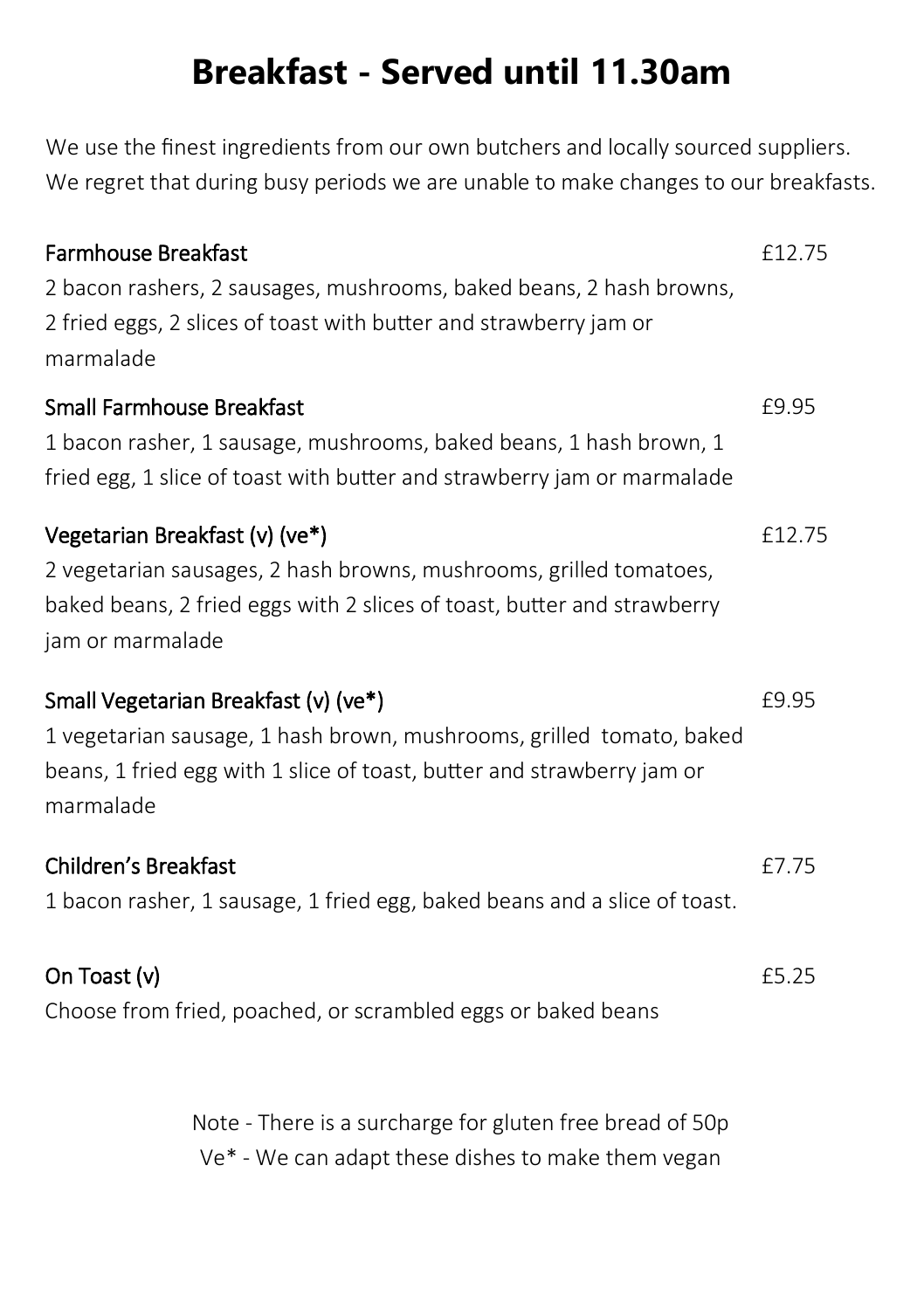# **Served All Day**

| Three Trees Cream Tea                                                                                 |                     | £6.25 |
|-------------------------------------------------------------------------------------------------------|---------------------|-------|
| One homemade fruit scone with cream, strawberry jam and butter<br>along with your choice of hot drink |                     |       |
| <b>Fruit Scone and butter</b>                                                                         |                     | £2.25 |
|                                                                                                       | Jam Pot 80p         |       |
|                                                                                                       | Clotted Cream £1.10 |       |
| <b>Savoury Scone and Butter</b>                                                                       |                     | £2.50 |
| Cake of the Day                                                                                       |                     | £3.25 |
| <b>Toasted Teacake</b><br>With Butter and Jam                                                         |                     | £2.75 |

### **Hot Sandwiches or Bloomer Rolls**

| Fried Egg (v)                          | £5.25 |
|----------------------------------------|-------|
| Bacon                                  | £5.75 |
| Sausage (vegan sausage also available) | £6.25 |
| Bacon & Egg                            | £6.50 |
| Sausage & Egg                          | £6.85 |
| Bacon & Sausage                        | £6.95 |
| The Triple - Bacon, Egg & Sausage      | £7.45 |

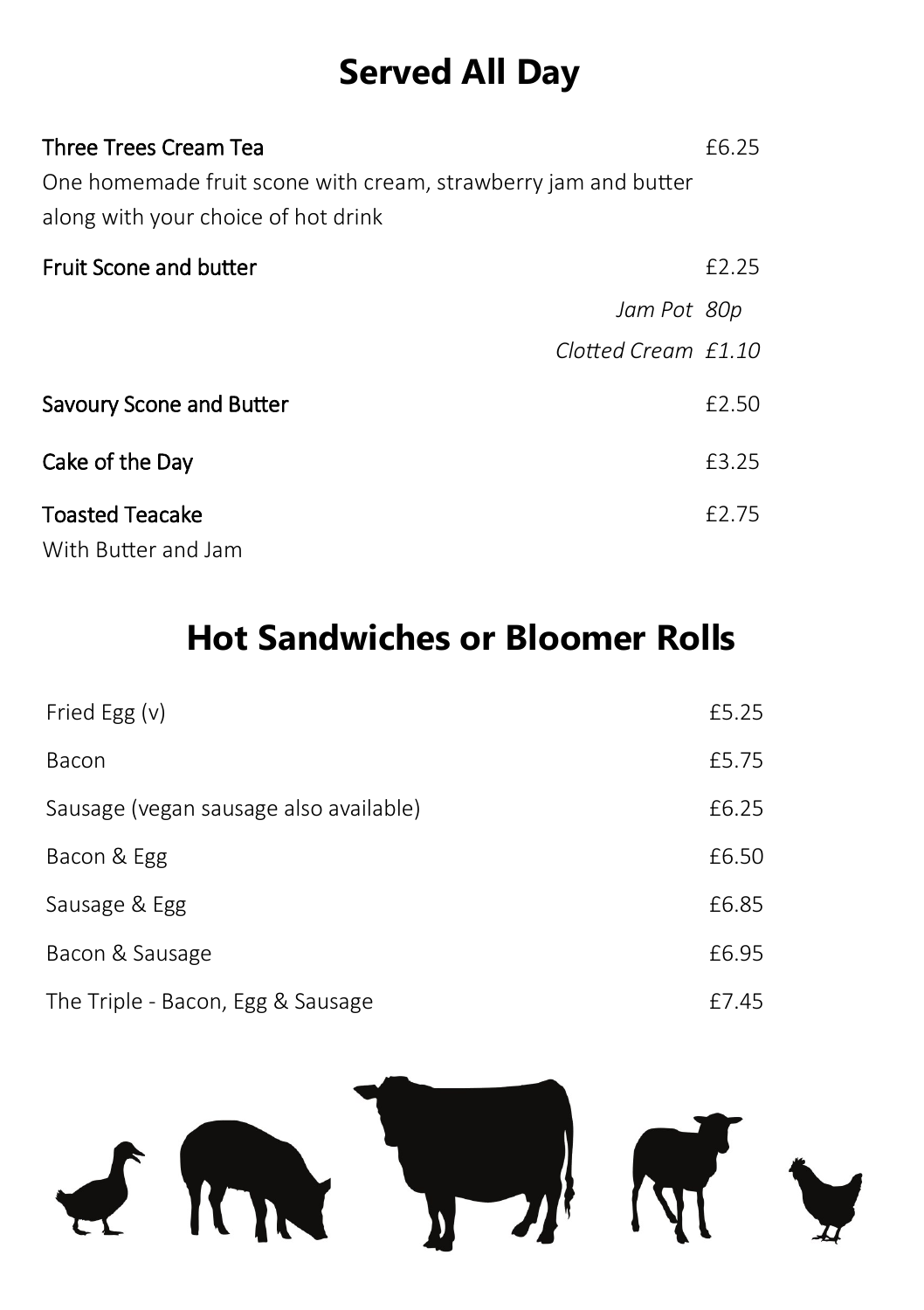#### **Lunch**

#### **Served from 12.00pm - 4.00pm Tue - Sat, 12.00pm - 3.00pm Sun**

| Homemade Soup of the Day (v)<br>Served with croutons, bread and butter     | £7.15 |
|----------------------------------------------------------------------------|-------|
| Sandwiches or Bloomer Rolls<br>Served with salad garnish and salted crisps |       |
| Cheddar Cheese & Chutney (v)                                               | £7.25 |
| Tuna & Cucumber                                                            | £7.25 |
| Honey Roasted Ham with English Mustard                                     | £7.75 |
| Bacon, Brie and Cranberry                                                  | £7.75 |
| Coronation Chicken                                                         | £7.75 |
| Cod Goujons<br>With baby gem lettuce and tartare Sauce                     | £8.00 |

#### Please note - There is a surcharge for gluten free bread of 50p

Filled Jacket Potatoes (Available Tue - Sat, 12pm - 4pm) Served with a dressed salad and homemade coleslaw

| Cheddar Cheese (v)                       | F9 25 |
|------------------------------------------|-------|
| Baked Beans (v)                          | F9 25 |
| Baked Beans & Mature Cheddar (v)         | £9.50 |
| Tuna Mayonnaise                          | £9.50 |
| Mixed Bean and Roasted Pepper Chilli (v) | £9.50 |
| Coronation Chicken                       | F9 95 |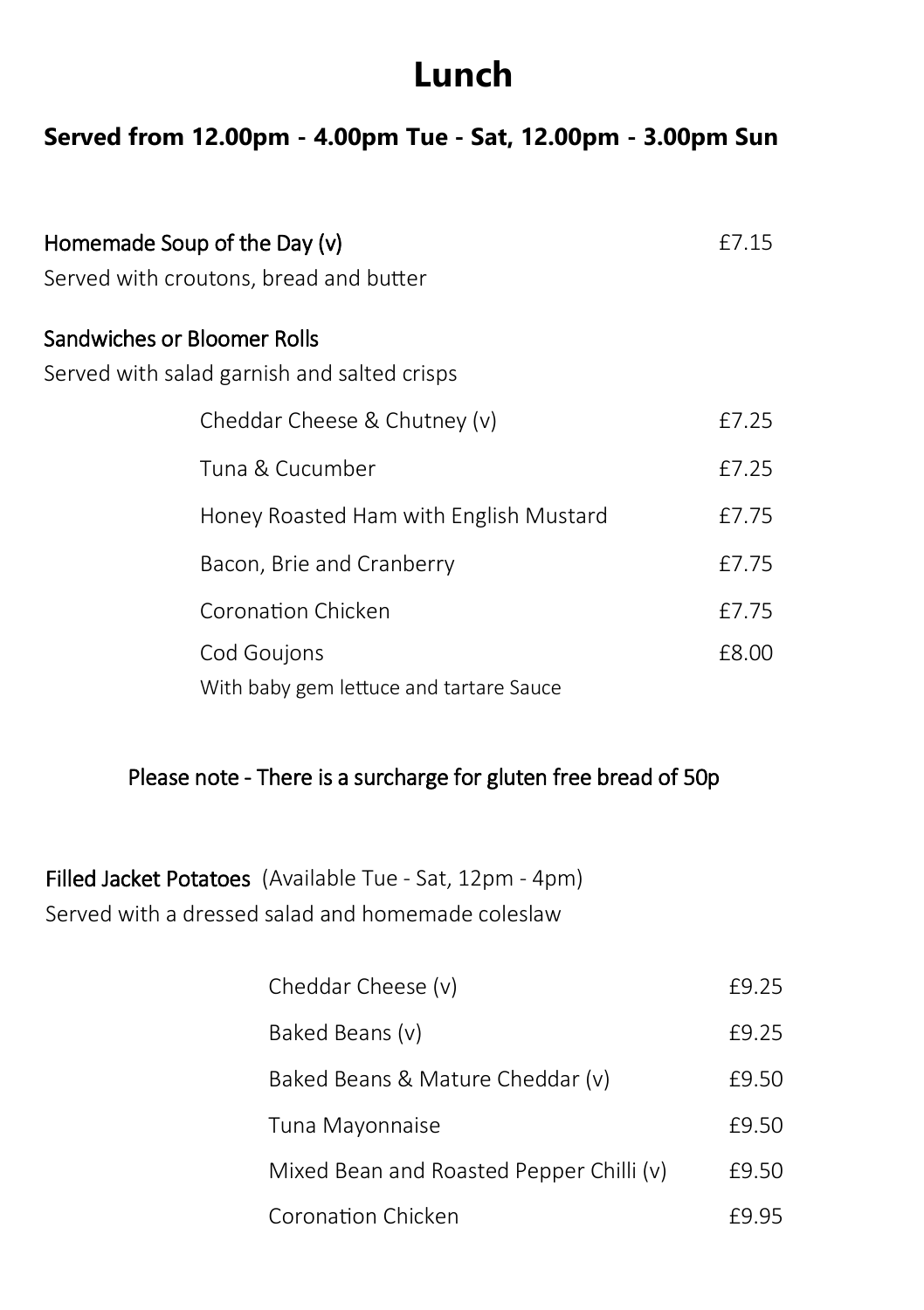| <b>Welsh Rarebit</b><br>Made with mature cheddar cheese, free range eggs, Worcestershire<br>sauce and a touch of wholegrain mustard on two slices of toast. Served<br>with a dressed salad garnish. | £9.95  |
|-----------------------------------------------------------------------------------------------------------------------------------------------------------------------------------------------------|--------|
| Mixed Bean and Roasted Pepper Chilli (V)<br>Served with rice and tortilla chips.                                                                                                                    | £11.95 |
| Feta and Pesto Salad (v)<br>Mixed salad with roasted peppers, red onion, cherry tomatoes, pine<br>nuts, feta cheese and a pesto dressing.                                                           | £11.55 |
| Chick Pea and Coriander Burger (V)<br>Served with tomato chutney, chips, and homemade coleslaw.                                                                                                     | £11.95 |
| <b>Breaded Wholetail Scampi</b><br>Served with chips, peas and homemade tartare sauce.                                                                                                              | £13.75 |
| Ham, Egg, and Chips<br>Home roasted honey and wholegrain mustard ham, served with two free<br>range eggs, chips and salad garnish.                                                                  | £13.75 |
| Butchers own Burger with Bacon and Cheese<br>With crispy smoked bacon, chips, coleslaw and a dressed salad garnish.                                                                                 | £13.95 |
| <b>Sides</b>                                                                                                                                                                                        |        |
| Coleslaw (v)                                                                                                                                                                                        | £1.75  |
| Bread and Butter (2 slices) (v)                                                                                                                                                                     | £2.50  |
| Dressed Side Salad (v)                                                                                                                                                                              | £3.60  |
| Portion of Chips (v)                                                                                                                                                                                | £3.60  |
| Cheesy Chips (v)                                                                                                                                                                                    | £3.95  |
| Halloumi Fries with a Sweet Chilli Dipping Sauce                                                                                                                                                    | £5.50  |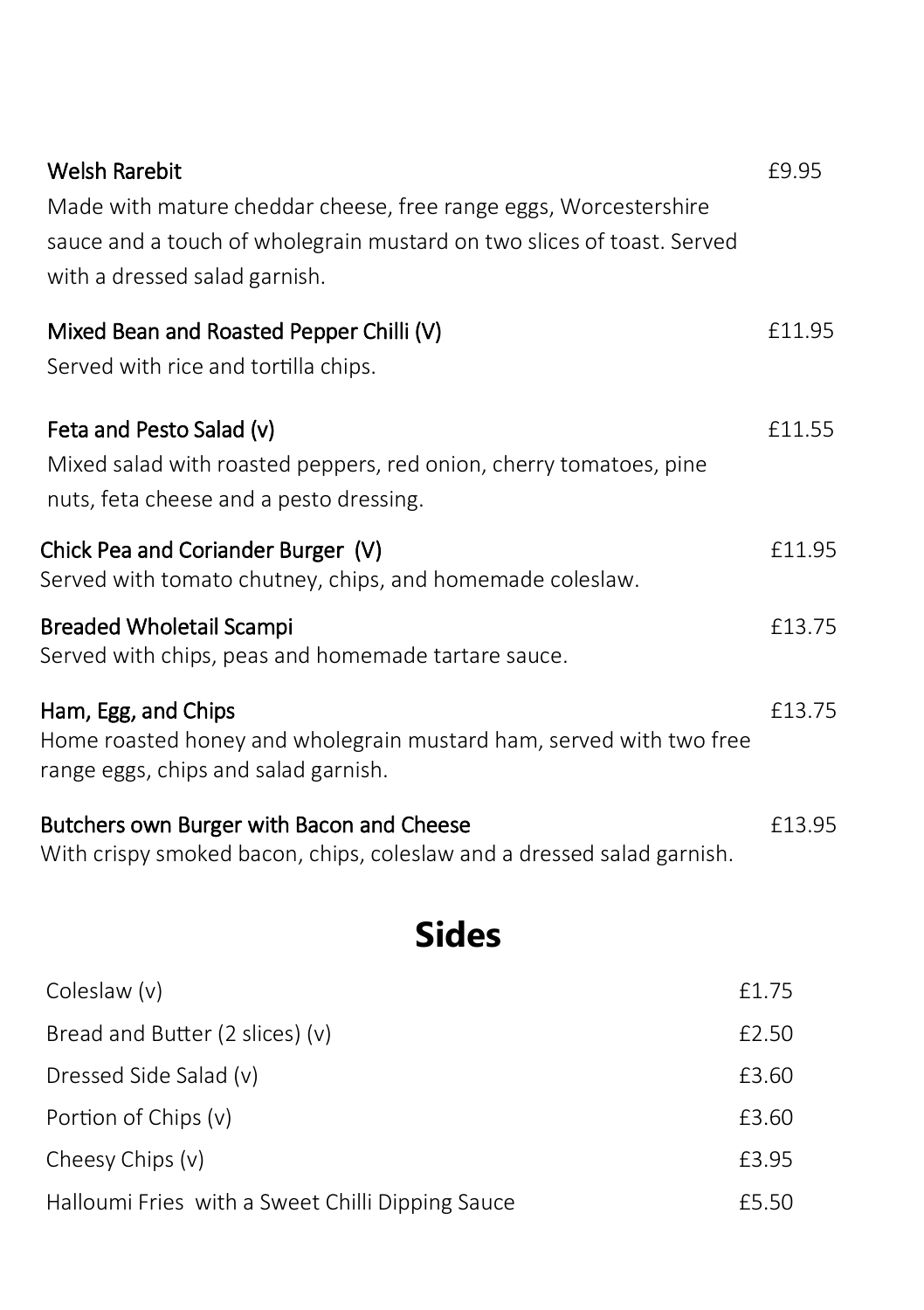### **Lighter Bites**

#### **appetite. Served from 12pm - 4pm Tue - Sat and 12pm - 3pm on Sun** Welsh Rarebit Made with mature cheddar cheese, free range eggs, Worcestershire sauce and a touch of wholegrain mustard on one slice of toast. Served with a dressed salad garnish. £7.25 Feta and Pesto Salad (v) Mixed salad with roasted peppers, red onion, cherry tomatoes, pine nuts, feta cheese and pesto dressing. £9.45 Ham, Egg, and Chips Home roasted honey and wholegrain mustard ham, served with one £9.95

**Smaller portions of some of our favourites for those with a smaller** 

free range egg, chips and salad garnish.

# **Children's Menu**

| Lunch Box                                                       | £6.25 |
|-----------------------------------------------------------------|-------|
| Containing a sandwich (Cheddar cheese, honey & mustard          |       |
| roast ham, jam or tuna), crisps, sweet treat, apple and a juice |       |
| carton.                                                         |       |
| Fried Egg and Chips (v, gf)                                     | £6.25 |
| Served with beans or peas                                       |       |
| Sausage and Chips (ve*)                                         | £6.25 |
| Served with beans or peas. Vegan sausages are available         |       |
| <b>Chicken Bites</b>                                            | £6.25 |
| Served with chips, and either beans or peas                     |       |
| <b>Fish Finger</b>                                              | £6.25 |
| Served with chips, and either beans or peas                     |       |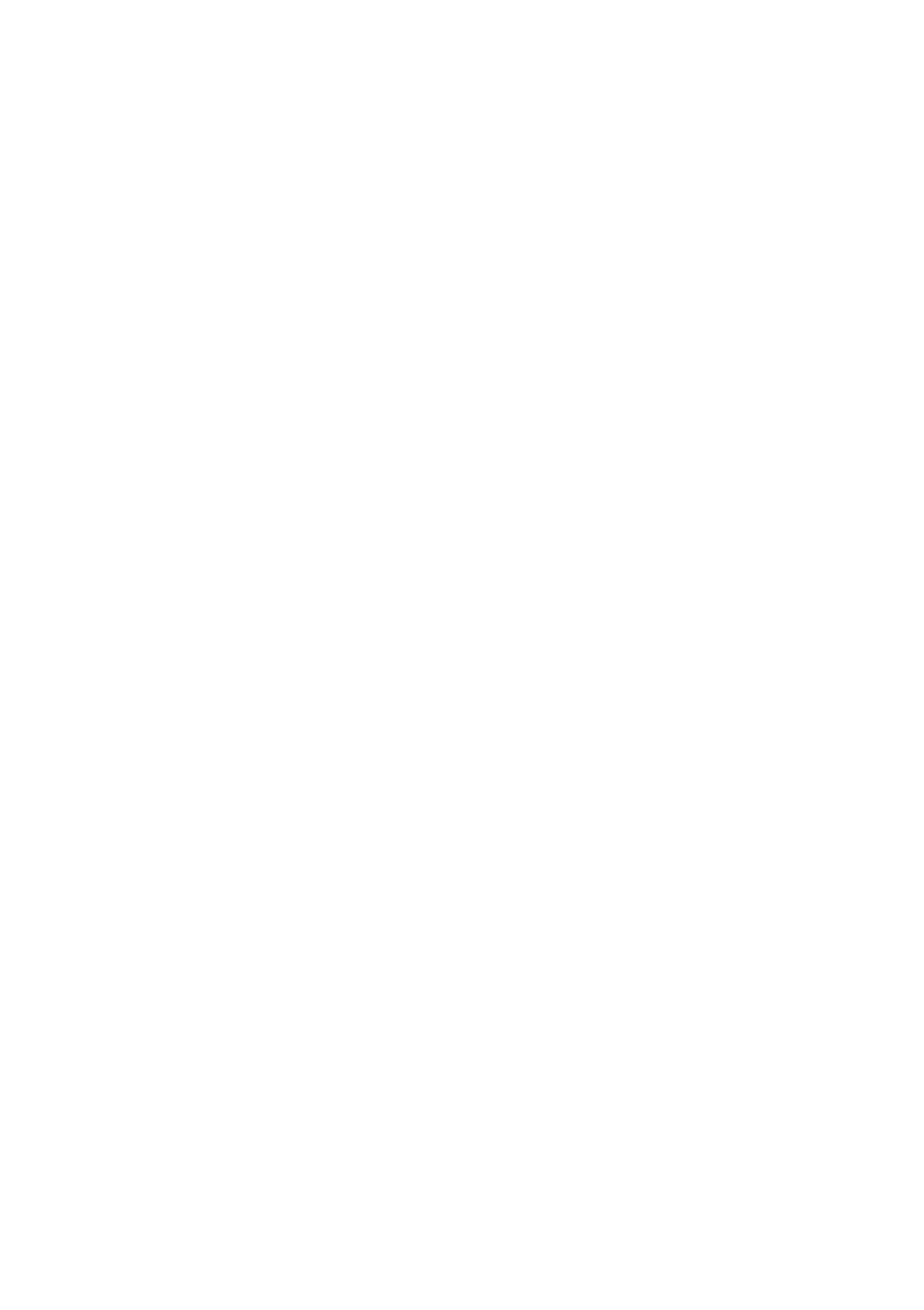## **Hot Drinks**

| Pot of Tea<br>Raspberry, Redbush, Lemon & Ginger            | English Breakfast, Earl Grey, Assam, Darjeeling, Mint, Green, Cranberry & | £2.95 |
|-------------------------------------------------------------|---------------------------------------------------------------------------|-------|
| Coffee (all available as decaffeinated)                     |                                                                           |       |
|                                                             | Americano                                                                 | £3.25 |
|                                                             | Espresso                                                                  | £2.75 |
|                                                             | Double Espresso                                                           | £3.25 |
|                                                             | Latte                                                                     | £3.30 |
|                                                             | Cappuccino                                                                | £3.50 |
|                                                             | Mochaccino                                                                | £3.85 |
| Add Syrup Shot - Vanilla, caramel, hazelnut                 |                                                                           | 70p   |
| <b>Hot Chocolate</b>                                        |                                                                           | £3.30 |
| Deluxe Hot Chocolate - With cream & marshmallows            |                                                                           | £3.85 |
| Babycinno - Hot, frothy milk                                |                                                                           | £1.50 |
| Children's Hot Chocolate                                    |                                                                           | £2.00 |
| Children's Deluxe Hot Chocolate - With cream & marshmallows |                                                                           | £2.50 |
|                                                             | <b>Cold Drinks</b>                                                        |       |
| Apple Juice                                                 |                                                                           | £3.25 |
| Orange Juice                                                |                                                                           | £3.25 |
| <b>Elderflower Presse</b>                                   |                                                                           | £3.25 |
| <b>Fentimens Drinks</b>                                     |                                                                           | £3.25 |
| Coke / Diet Coke / Coke Zero                                |                                                                           | £3.25 |
| Sprite                                                      |                                                                           | £3.25 |
| Appletiser                                                  |                                                                           | £3.25 |
| Milk                                                        |                                                                           | £1.10 |
| <b>Juice Cartons</b>                                        |                                                                           | £1.95 |
| <b>Bottled Water</b>                                        |                                                                           | £1.95 |